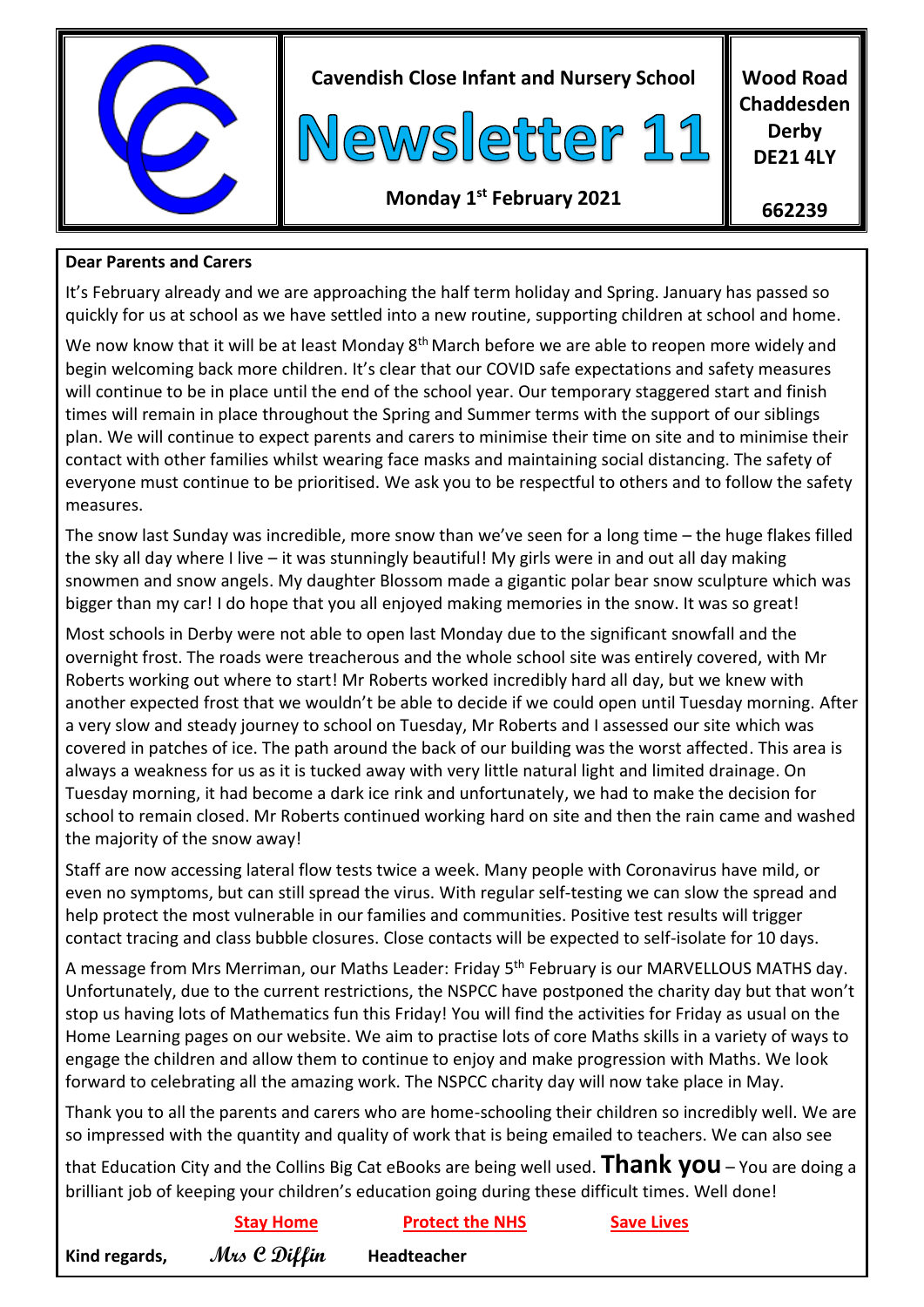#### **Our STAR Expectations**

## **At Cavendish Close Infant and Nursery School, we are all stars. Together, every day, we reach for the stars.**

| S |                                               |
|---|-----------------------------------------------|
|   | <b>Super star learners</b>                    |
| Т |                                               |
|   | <b>Try our best</b>                           |
| Α |                                               |
|   | Able to make safe, healthy, and happy choices |
| R |                                               |
|   | <b>Respectful and kind</b>                    |

#### **Together, we can all shine.**



### **School Mental Health Award**

 We are delighted to announce to our school community that, after a huge amount of fantastic and worthwhile work, we have been awarded the Bronze School Mental Health Award. This is an award that has been received from Leeds Beckett University Carnegie School of Education and Minds Ahead. To achieve this award, we have focused on the development of a strong ethos and culture with regards to mental health advice and support.

We are particularly proud of the work that we have completed so far, including, how we use our 'mood monsters' to enable children to identify and relate to key emotions. We have developed a selfregulation toolkit; we work extensively with outside agencies and we are working towards becoming an Emotion Coaching School. We are trained to use Lego Therapy and we regularly 'check in' on the wellbeing of children, parents, carers, and staff.

We are committed to supporting the mental health and wellbeing needs of our school community.

If you feel that you need any support, please contact us as we are always willing to listen and offer/signpost support. You are not alone.

Mrs Orme is our very dedicated and highly skilled Personal Development Leader, and she continues to lead our work in this area. Thank you to Mrs Orme and everyone in our school community that works together to make safe, healthy, and happy choices.

### **Children accessing learning at school**

#### **During National Lockdown, you must not leave your home except where necessary.**

Parent and carers should only go to work where they cannot work from home. All employers should be facilitating home-working where possible. Please arrange to work from home if you can and keep your children safe at home.

# **Parents and carers should keep their children at home if they can.**

School places are for parents and carers whose work is **CRITICAL** to the Coronavirus pandemic or the EU transition response. They are for parents and carers who need to attend a workplace and cannot work from home. School places are for children where **all** the adults in the household are critical workers.

If families are in a support bubble or a childcare bubble, then a school place should not be required.

Parents and carers can only bring their children to school when they need to leave the home for essential work. Do not bring children to school when you have a day off or you are able to work from home.

If you are able to make alternative arrangements for your children, please do. The fewer children in school, the safer school is for our staff and our school community. Please prioritise safety as infection rates locally and nationally remain hugely concerning. School staff have not yet been prioritised to be vaccinated.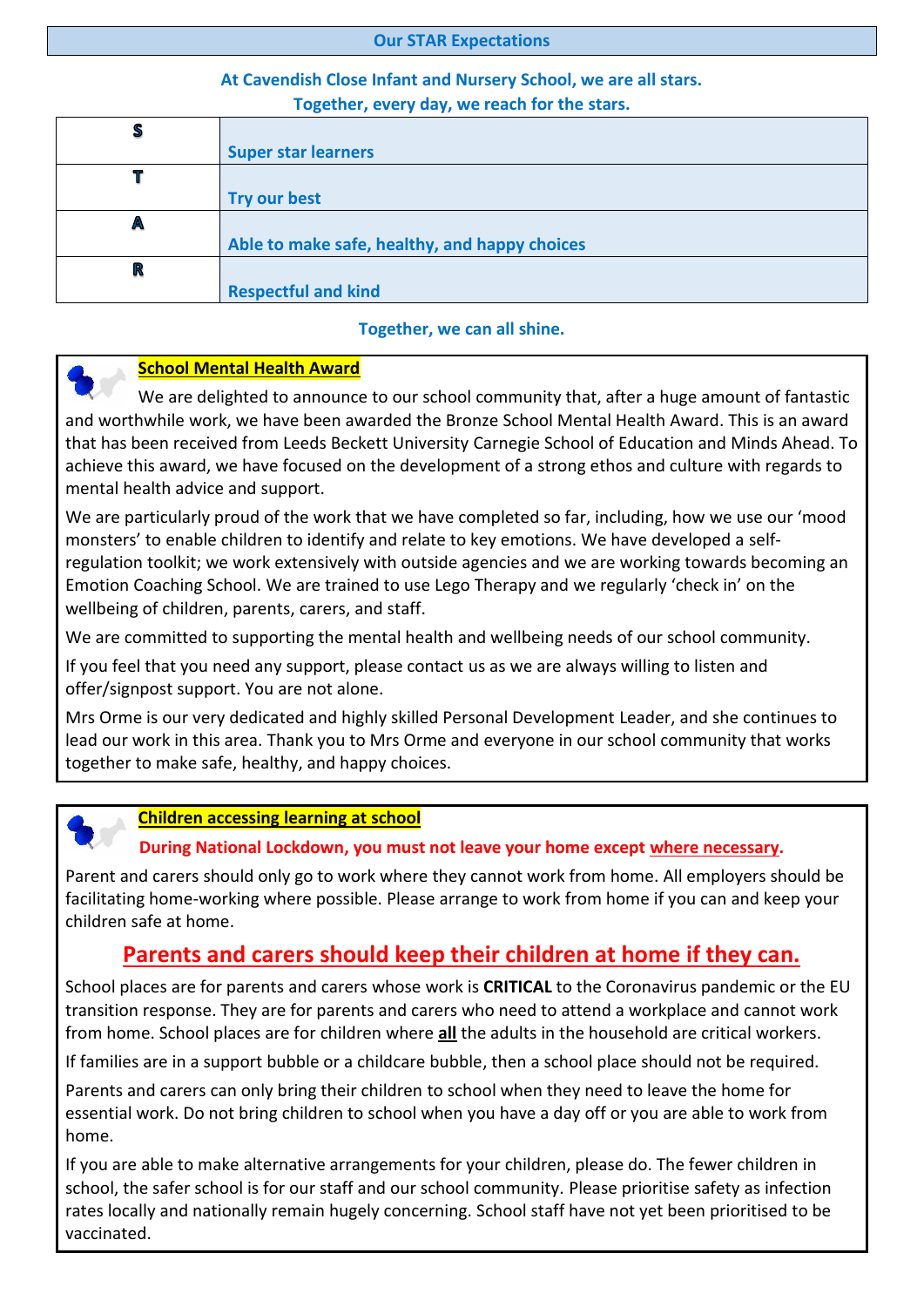A number of our most vulnerable children are now attending school. Unfortunately, we are still not able to offer school places to anymore of our vulnerable children until the overall number of children in school reduces or it becomes safer to do so. Many of our vulnerable children have complex and additional needs which require specialist and consistent support. We are continuing to manage staffing shortages and we must dedicate quality time to our remote education provision and support for families at home. We will continue to provide high-quality support for all children who are safely staying at home and we will tailor support to the needs of families. Thank you for your understanding.

The Government have recognised that younger children are not able to maintain social distancing and for this reason we must keep group sizes small. We are continuing to assess risks in partnership with our Health and Safety Professional Advisors and Derby City Council. We have many strict control measures in place to minimise transmission risks.

## **Nursery Provision**

We have worked hard to offer on site provision for Nursery children where this has been requested by parents and carers. This is because the government have said that Nurseries should remain open where possible. For our school, this is a complex task due to the number of children who attend our Nursery and the number of Nursery children with additional needs who require specialist intervention by trained and familiar staff. Our Nursery bubble is now over 30 and the increased risks have been explained to Nursery parents and carers.

Mrs Howett's Nursery daily home learning plan is fantastic, and we are grateful to the Nursery parents and carers who have chosen to home-school their children until transmission rates are lower and it feels safer to return to a busy environment.

We will endeavour to continue to support our most vulnerable Nursery children and the children of Critical Workers for as long as possible. Additional Nursery places are subject to staff availability. Our Nursery offer and risks will be regularly reviewed.

When Nursery parents and carers arrive at school to drop off or to pick up, they must wait outside of the Nursery gates in a line, 2 metres apart.

### **Children who are well and attend school:**

Need to wear extra layers to keep warm in our well-ventilated classrooms.

# **If your child is not well, do not bring them to school.**

**Adults who drop off and pick up children from school MUST follow our COVID safe Expectations:**

- **Only one adult** can drop off/pick up. Avoid bringing older siblings unnecessarily. **Parents and carers should not be waiting with or for friends.**
- **All adults on site must wear a face mask** as social distancing is difficult.
- **All adults must maintain social distancing at 2 metres**. Stay 2 metres away from people who you do not live with and keep your children with you safely.
- **Arrive on time** to drop off or pick up. **Do not come up to school before your allocated time**. All adults must follow the one-way system on site. Leave the site safely as soon as you can.

 $\rightarrow$  **DROP OFF AND MOVE ON**, leaving the school site promptly.

- $\rightarrow$  **PICK UP AND MOVE ON**, leaving the school site promptly.
- **Do not gather** in a group with other parents and carers as this is not safe.
- **Households cannot mix in cars**. You must not share a car with anyone from outside your household.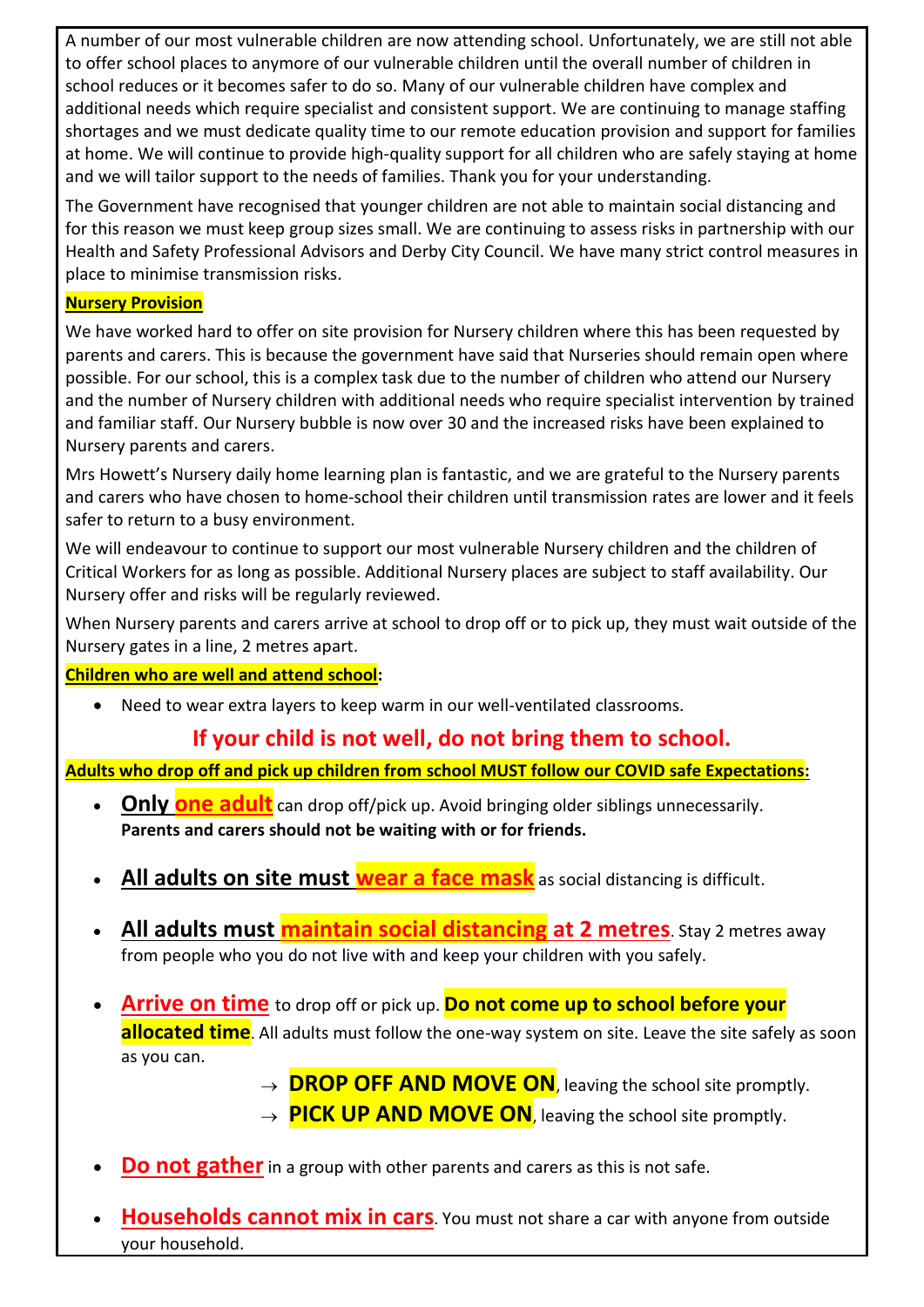Unfortunately, we are still experiencing a small number of parents who are making no attempt to cover their face or to maintain social distancing at 2 metres. This makes our staff feel very vulnerable. If there is a genuine reason why you do not feel able to wear a face mask or face shield for a short period of time on our school site, please contact us so that we can develop a safety plan for you and our school. Please be respectful and consider the safety of others. All doors have a yellow semi-circle painted around them, 2 metres away from the door. Parents and carers must not step into this safe zone.



### **Children accessing learning at home**

 Children who are at home are expected to be engaging with learning activities during school day hours. Please work with us to keep your child learning every day. Your children's education matters.

It's as easy as this:

Go to our school website [www.cavclosei.derby.sch.uk](http://www.cavclosei.derby.sch.uk/)

Click on the **Home Learning** tab.

Click on the **Year Group – Home Learning Pages** tab.

Click on your child's year group **Nursery**, **Reception**, **Year 1**, or **Year 2.**

Click on the **Home Learning** for the day. There are also other lessons and resources that you can click on to support your child's education.

- $\rightarrow$  We send children's home learning plans directly to parents and carers mobile phones in a text message using 'Teachers 2 Parents' every school day morning at 9am.
- $\rightarrow$  We have distributed over 10 digital devices to families to support home learning.
- $\rightarrow$  We have distributed over 15 data cards to families to support home learning.
- $\rightarrow$  We are distributing over 30 paper packs every week to families to support home learning.
- $\rightarrow$  As a Christmas present, we gifted children a learning bag containing a pencil case and stationery, an exercise book, a work book and a picture book so that all children can access learning.

Also, on our website in our Home Learning tab, you will find a **Story Time** tab. Here your children can watch the teachers and Teaching Assistants that they know reading stories that link to the home learning plans. This week Mrs Redfern and Miss Richardson have added stories.

## **Education City** - [www.educationcity.com](http://www.educationcity.com/)

All children have their own Education City accounts and can use this online platform to access educational activities. Teachers update activities regularly and monitor usage.

### **Phonics and Reading**

The teaching of phonics is fundamental in supporting children's ability to read. All children take part in a daily 'Word Wise' lessons in school where they are taught to recognise graphemes (letters) and the phonemes (sounds) they make and practise blending these to read independently.

As part of the Key Stage 1 home learning offer, children can now access a daily **Word Wise video lesson** which is led by one of the year group teachers. On the video, the teacher will talk through the presentation slides in much the same way as they do in school. These videos have been created to enable the children at home to engage with and enjoy these vitally important Word Wise lessons. Please support your child's learning of phonics by accessing these videos every day from the home learning pages on our school website.

## **Collins Big Cat Phonics eBooks** - <https://ebooks.collinsopenpage.com/>

All children have their own Collins eBook accounts and can use this online platform to access reading books that match their phonics ability. Teachers update books regularly and monitor usage.

**We are asking that you regularly share your children's work and achievements with us by email. Your child's class teacher will provide your child with feedback and encouragement to keep learning.**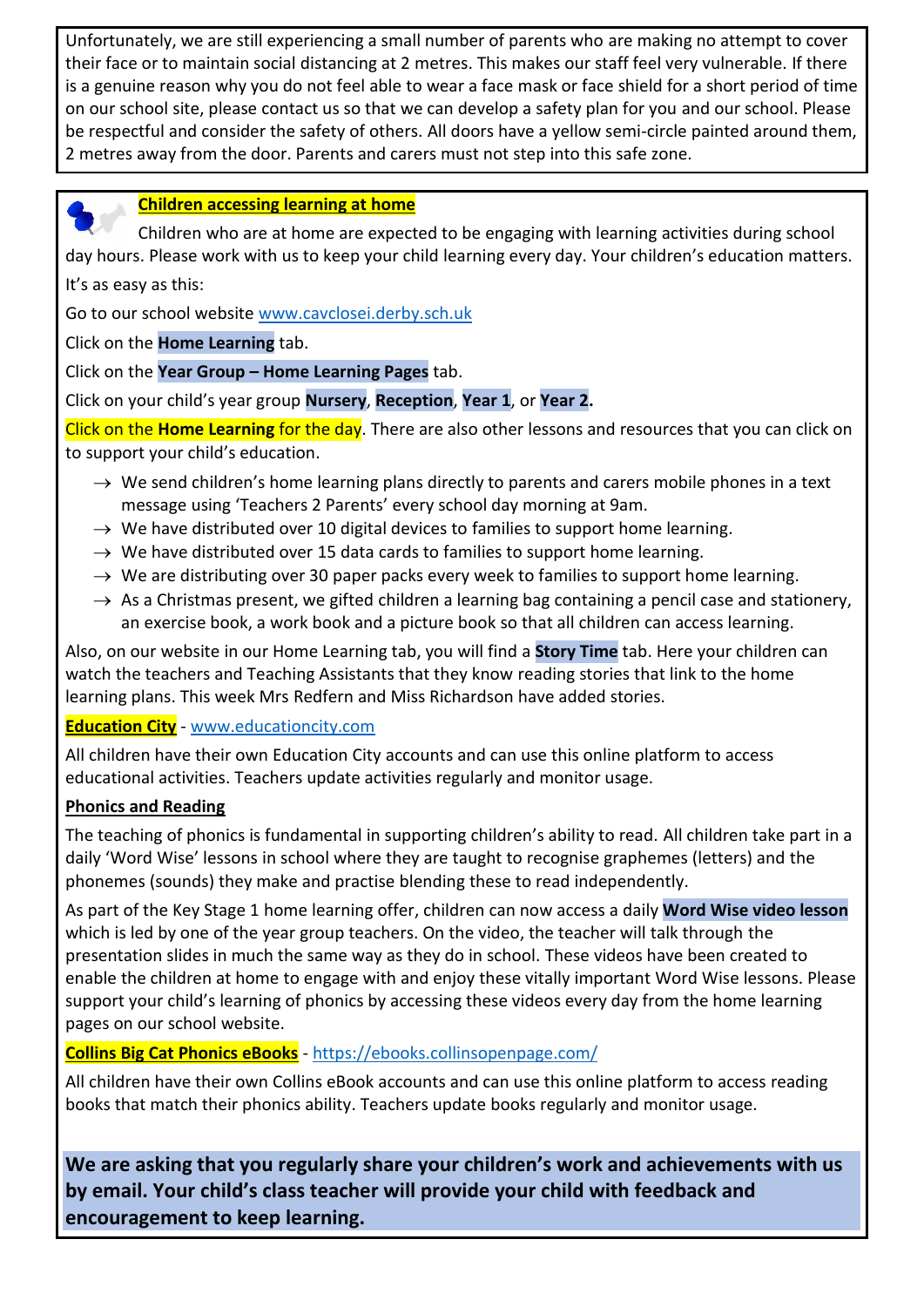Class bubble teams (Teachers and Teaching Assistants) will continue making weekly **regular safe and well phone calls** to their classes. We are expected to monitor engagement with home learning, and we are committed to providing support and encouragement to children and their parents and carers. Phone calls will either be from the school number or from a withheld number. Staff can speak to your child on loudspeaker if you confirm that you are present. If you miss a call, please **email** your child's class teacher to rearrange a call at a convenient time. Keep in touch with us. We want to hear about what your child is succeeding with and what they are finding challenging.

## **We are asking all parents and carers to do their best to support our remote education offer.**

If you have any concerns about the amount or quality of the remote education and support your child is receiving, you must contact your child's class teacher or the leadership team. We are continuing to build on our existing remote education offer by listening to our parents and carers.

Thank you for your incredible support and positive feedback – It is muchly appreciated.



## **Keeping children Safe**

 The best interests of children continue to come first for the Safeguarding Team. We will do all that we can to support our children and their families during these challenging times.

## **If anyone has a safeguarding concern about a child, they should act on it immediately.**

 Parents/Carers can email the school's Safeguarding team to make an enquiry, to ask for help or to report a concern: [safeguarding@cavclosei.derby.sch.uk](mailto:safeguarding@cavclosei.derby.sch.uk)

The Safeguarding Team will always respond to you. I (Mrs Diffin) am our Designated Safeguarding Lead. I oversee all communication with parents and provide advice and support to the Safeguarding Team as appropriate. Mrs Howett, Mrs Asghar, Mrs Vincett, Mrs Leadbeater and Mrs Dearie are our highly skilled and experienced Safeguarding Champions.

- Parents/Carers can ring **Derby Children's Social Care** directly 01332 641172 (Out of hours Careline 01332 956606).
- Parents/Carers can ring the **NSPCC Helpline** 0808 800 5000.



# **Parents and Carers with Children who are eligible for Benefits Related Free School Meals**

 We are using the Government's 'Edenred' supermarket voucher scheme as our kitchen team do not have the capacity to provide food parcels for our eligible families.

We have over 90 children who are eligible for **benefits related** Free School Meals. Supermarket vouchers are emailed directly from '**Edenred**' (the Government's chosen voucher supplier) to families. Parents/carers should check their junk mail as the email could be sent there. The Government are funding £15 a week for each eligible child. As a school, we have chosen to extend this offer to our eligible Nursery children (£15 for 30-hour children and £10 for 15-hour children). All e-Codes have an activation date and cannot be used until that date. All e-Codes are 16 digits long. If you experience an error redeeming your voucher, delete the browsing history on your device and try again. A user guide is available here:<https://www.cavclosei.derby.sch.uk/wp-content/uploads/2021/01/ParentUserguide.pdf> If you continue to encounter difficulties, you can email 'Edenred' directly: [freeschoolmealsparentscarers@edenred.com](mailto:freeschoolmealsparentscarers@edenred.com) 

Mrs Manners can be contacted about your eligibility and our voucher offer by email: [admin@cavclosei.derby.sch.uk](mailto:admin@cavclosei.derby.sch.uk)

Our school kitchen will reopen today after another Coronavirus related closure. We are hopeful that we will be able to maintain our hot meals service in school. **All** children who attend school will be able to access a funded hot meal.

**If your child attends school full time, you will not receive a voucher as your child can access a hot meal at school. If your child attends school for less that 5 days a week, you will receive a £10 voucher.**